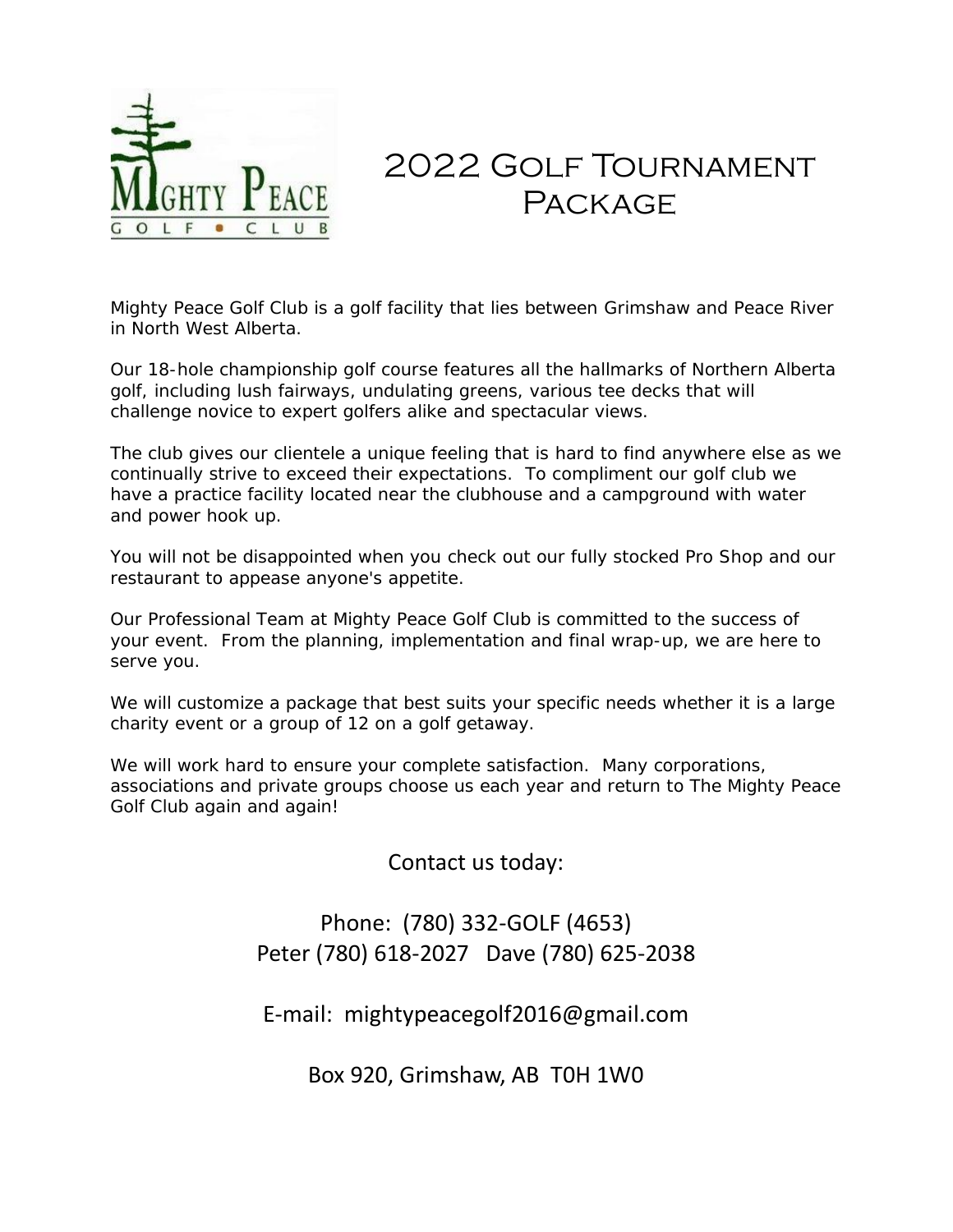# **GOLF REQUIREMENTS**

| <b>RATE CHART</b>   | 9 Holes | <b>18 Holes</b> |
|---------------------|---------|-----------------|
| <b>Green Fees</b>   | \$22.00 | \$38.00         |
| <b>Power Carts</b>  | \$22.00 | \$38.00         |
| <b>Club Rentals</b> | \$11.00 | \$16.00         |

|                  | Date of Tournament: ______________ |
|------------------|------------------------------------|
|                  |                                    |
|                  |                                    |
| Billing Address: |                                    |

#### **It is agreed that:**

1. The Tournament Organizer will submit a final number of participants **5 days prior to the event**. That number can go up with notice. However, the agreed number will be the price the tournament is charged, plus any additions.

2. The menu selection must be given at least **10 business days prior to the event**.

3. A guaranteed number of meals must be submitted at least **5 business days prior** to your event. Your tournament food/beverage costs will be billed on this guaranteed number.

4. Your company/organization will be held responsible for any damages done to the golf course, power carts, club rentals or any equipment/furniture owned by Mighty Peace Golf Club.

5. The tournament contact person agrees to keep the pace of play at a reasonable speed. Nine hole rounds should be played in 2 ½ hours or less; eighteen hole rounds in 5 hours or less.

6. Rainouts: if the golf course is deemed unplayable by Mighty Peace Golf Club Management, your event may be cancelled or rescheduled where possible. However, all banquets will be required to go as originally planned.

By signing below I the Tournament Organizer, confirm that I have read the above and that I agree to abide by these policies and to take full financial responsibility for any damages incurred from all golfers in our tournament.

Date **Name of Tournament Organizer** Signature of Tournament Organizer

Mighty Peace Golf Club Signature of Club Official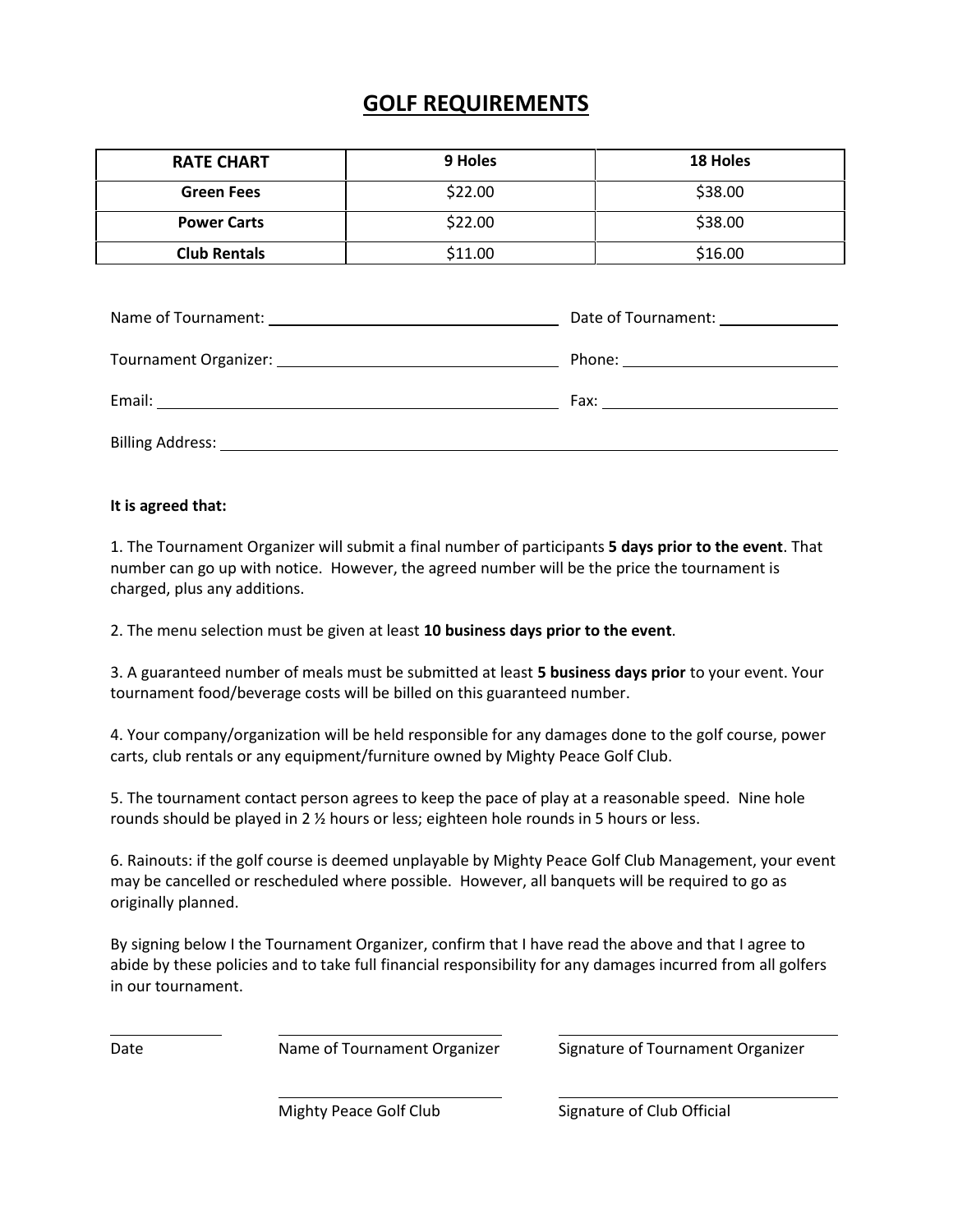| 1. Approximate number of golfers:              | <b>Confirmed</b> number of golfers: |
|------------------------------------------------|-------------------------------------|
| (Must be confirmed 5 days prior to tournament) |                                     |

**Power Carts:** Mighty Peace Golf Club has enough power carts to accommodate up to 100 golfers. Special arrangements may be made to accommodate more than 100 golfers, but extra charges will apply. Only two persons are permitted on each power cart.

2. Will more than 50 power carts be required: YES / NO If yes, how many additional carts will be required: 3. Who will pay for Power Cart Rentals: \_\_\_\_\_\_\_ Tournament \_\_\_\_\_\_\_\_ Golfer **Golf Clubs:** Every golfer in your tournament must have his or her own set of clubs and golf bag 4. Who will pay for Golf Club rentals: Tournament Golfer How many sets are required: \_\_\_\_\_\_\_\_\_\_ **Shotgun starts:** are allowed with a tournament of 72 or more golfers. A modified shotgun may be authorized by the Golf Course Manager at his discretion. All golf must be completed within 5 hours of the shotgun start time for 18-hole tournaments, and 2 1/2 hours for 9-hole tournaments. **Tee Times:** Mighty Peace Golf Club Management requires that all Tee Times be confirmed in advance, and they reserve the right to make any necessary adjustments to tee times as needed. 5. Is this a: 9 Hole Tournament 18 Hole Tournament Tournament start time: 6. What type of tournament format: \_\_\_\_\_\_\_\_\_\_\_Texas Scramble \_\_\_\_\_\_\_\_\_Stroke Play \_\_\_\_\_\_\_\_\_\_Other 7. Is this a: Shotgun Start Tee Times Any group wishing to alter this format must receive written approval from the Golf Course Manager. All tournaments are expected to provide their golfers with a copy of their tournament rules; as well a copy is to be given to the Golf Course Manager. **Tee Boxes**: Ladies will play from the White and men will play from the Black unless specified otherwise. 8. Proxy Markers (Closest to the Pin and Longest Drive): Hole # \_\_\_\_ Hole # \_\_\_\_

| Hole # | Hole # |
|--------|--------|
| Hole # | Hole # |
|        |        |
| Hole # | Hole # |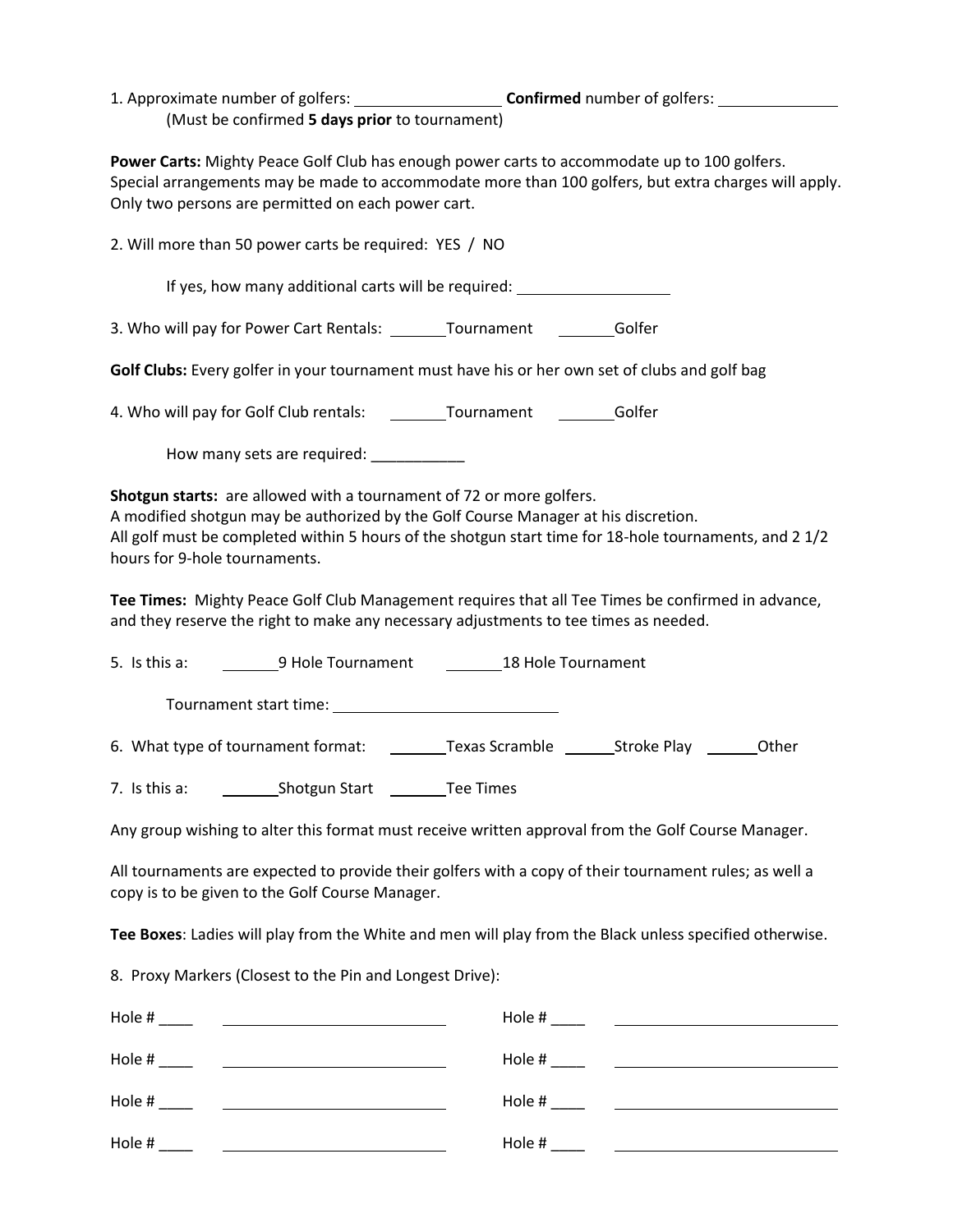9. Hole-In-Ones: Hole-in-one insurance must be into the Golf Course Manager 5 days before tournament.

| Hole #4 (136 - 172 yards) Insured yardage minimum: |  |
|----------------------------------------------------|--|
|----------------------------------------------------|--|

Hole #8 (124 - 162 yards) Insured yardage minimum:

Hole #14 (120 - 218 yards) Insured yardage minimum:

Hole #17 (156 - 182 yards) Insured yardage minimum:

10. Will you be bringing additional signage to the golf club: YES / NO (all extra signage must be removed by the end of the tournament day)

#### 11. **Prizes and Tournament Gifts**:

We offer a fully stocked Pro Shop, as well we have a large selection of logo items available for your tournament. With logo items we do need 3 to 4 weeks notice. Your support is appreciated!

12. Do you require a registration area: YES / NO

13. Do you require a prize table: YES / NO

14. Are there any other special needs not covered:

#### 15. **Organizing your tournament:**

Your organization is responsible for all tournament scoring. Scorecards and prizes may be picked up from The Pro Shop prior to the day of your tournament. Your organization is responsible for providing all Hole-In-One spotters if required. All contests must be approved by the Golf Course Manager.

**To ensure you have a full playing field, we recommend that you receive full payment in advance from your players, as you will be charged for the number of golfers that you have confirmed 5 days prior to the tournament.**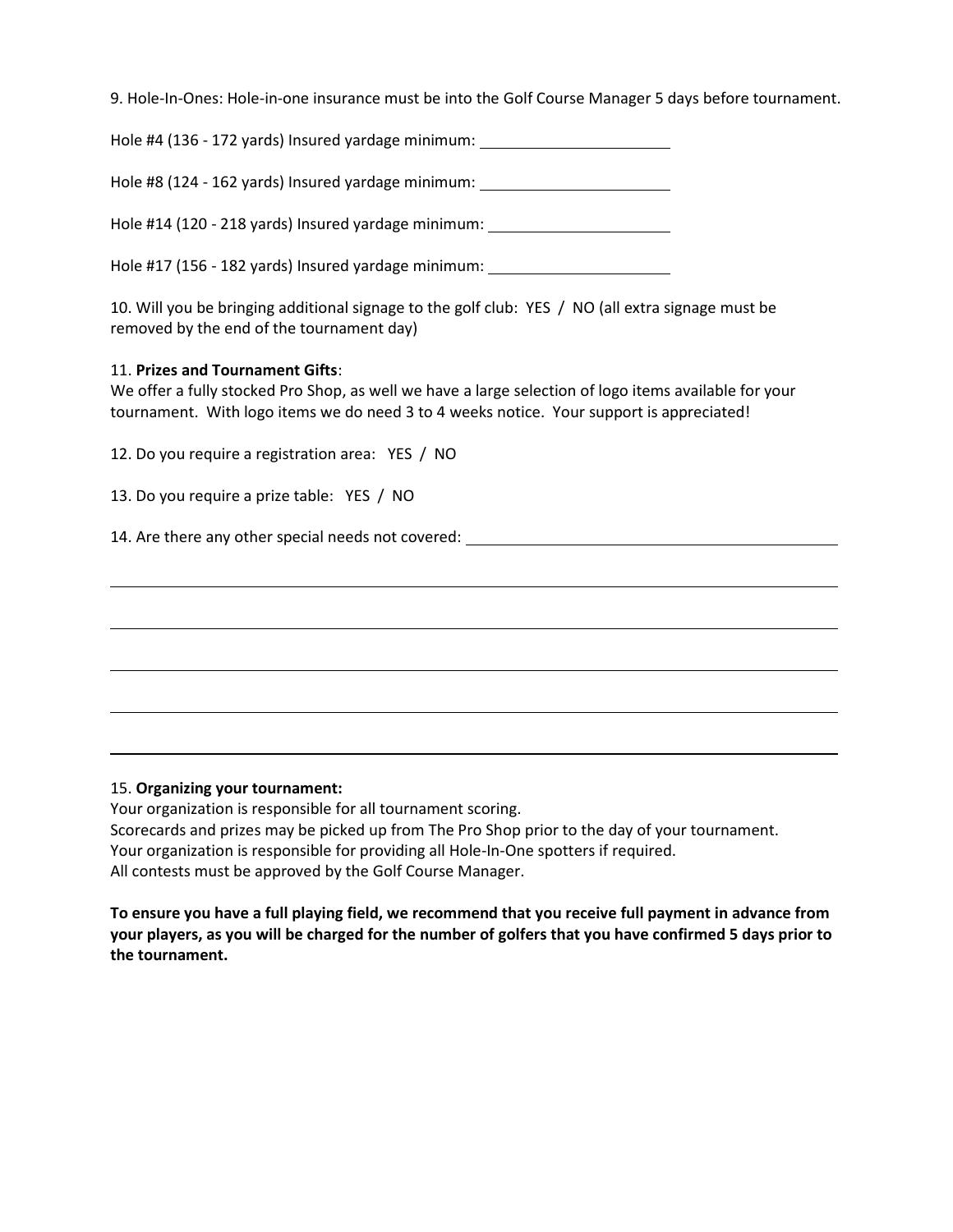## **FOOD AND BEVERAGE REQUIREMENTS**

- 1. What is your guaranteed number for your Banquet: (must be supplied at least **5 business days** prior to event)
- 2. What services would you like to use: Beverage Cart Banquet Room
- 3. Will you be using: \_\_\_\_\_\_\_\_Host Tab \_\_\_\_\_\_\_\_\_\_Cash

4. Approximate number of beverage tickets required:

5. Breakfast Options:

| <b>Item</b>                  | <b>Rate Per</b> | <b>Selected Options</b> |
|------------------------------|-----------------|-------------------------|
| Bacon / Ham and Egger        | \$5.00          |                         |
| 2 Slice Texas Toast or Bagel | \$2.75          |                         |
| Hash Browns                  | \$2.00          |                         |

6. When would you like your breakfast ready:

- 7. How many: Breakfast is paid for by: \_\_\_\_\_\_Individual \_\_\_\_\_\_Tournament
- 8. Banquet Options:

| Item                        | <b>Rate Per</b>    | <b>Selected Options</b> |
|-----------------------------|--------------------|-------------------------|
| 8 oz AAA Rib Eye Steak meal | \$30.00 per plate  |                         |
| Chicken Breast meal         | $$28.00$ per plate |                         |
|                             |                    |                         |
|                             |                    |                         |

These meals are served with a baked potato, baked beans, garlic toast, and a choice of a Caesar salad, tossed salad, or macaroni salad. They are served buffet style. As well they come with an assorted dessert tray.

9. At what time would you like your banquet ready:

10. Special requests:

**Prices do not include GST, as well as a customary gratuity of 15% which will be added to all Host Tab, Banquet, and Food and Beverage Totals.**